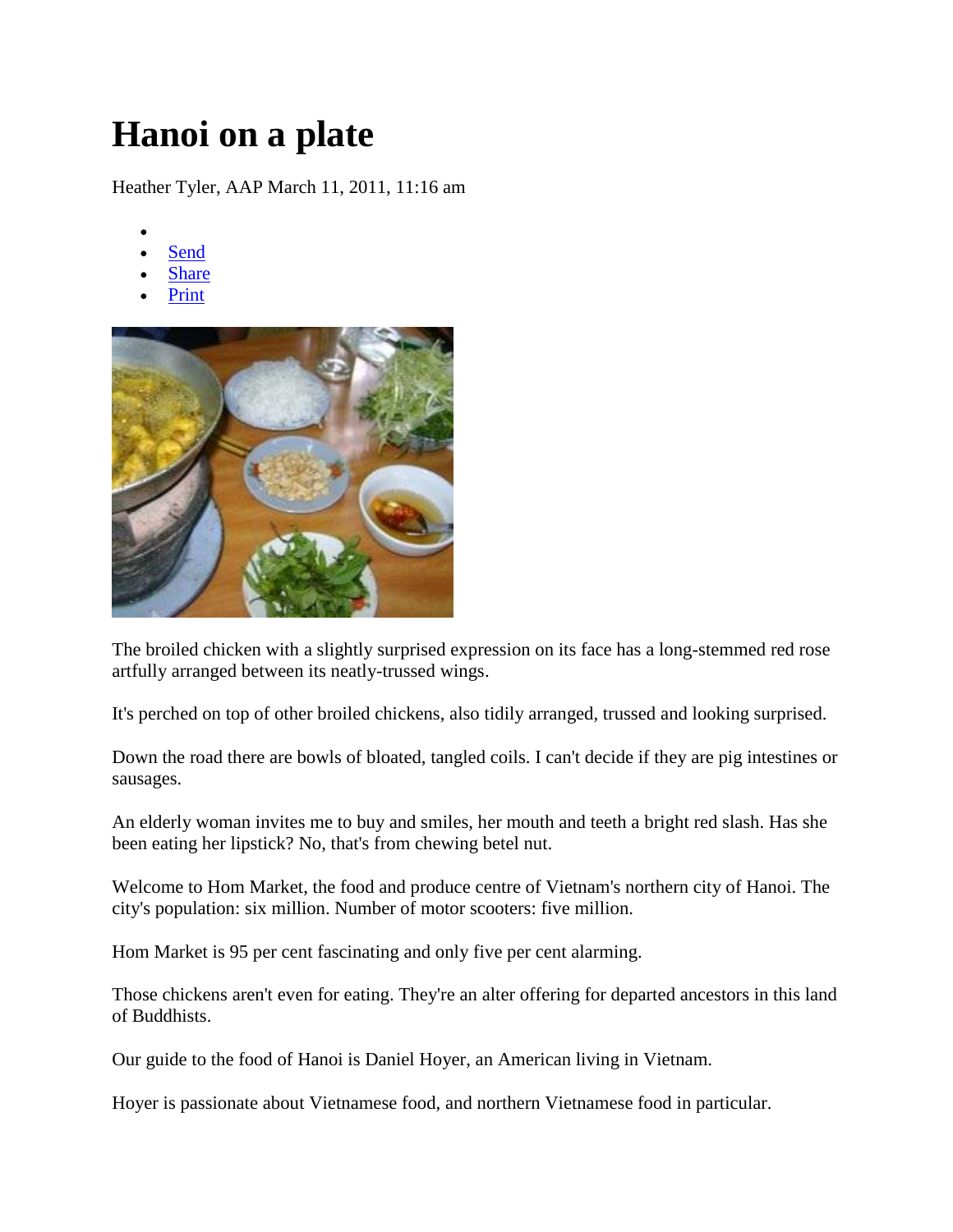The markets are a kaleidoscope of colours, textures, aromas and taste - mountains of noodles, neat rows of herbs and vegetables, baskets of bright pink dragonfruit, stacks of freshlyslaughtered meat and oceans of crabs on ice.

There are no flies, even around the butcher stalls.

"There are no flies, summer or winter," says Hoyer.

"The market is very clean and they know what they're doing. The merchants will drop their food prices just to sell it all by the end of the day."

The focus on freshness, and food cooked quickly and served just as fast, makes Vietnamese street food low risk for Western palates.

"Street food is pretty damn safe," Hoyer says as we sit in a no-frills eatery with locals and slurp soup and chow down rice noodles and braised beef.

"Freshness is a hallmark of Vietnamese food. People shop daily. Vietnam is one of the safest street eating places in the world because it'sall made so fresh."

The food in the north has its own style - it's salty, sour and bitter. Food is sweeter and spicier in the south.

Spicy condiments are on the table to add as desired. In the south they are incorporated into the dish.

Our entire late breakfast costs 50,000 dong or about \$4.50 for four of us.

Vietnamese often eat out because it's as cheap as chopsticks and in true Vietnamese style they eat on the street.

Whole families sit down to eat a meal comprising about 10 different dishes, perched on squat plastic stools around a low plastic table on the footpath.

Hoyer takes us to a coffee house. Cafe Tho at 117 Trien Viet Vung has been a cafe for 29 years and was a former French colonial home. It's dilapidated now, but the coffee is first class.

Vietnam is the second largest exporter of coffee in the world, but the Vietnamese didn't drink much of it until recently. It was the preferred drink of the French colonials.

Italians like Vietnamese coffee because it foams more easily, says Hoyer, and has chocolate undertones.

We are served black coffee with condensed milk to stir in, for 12,000 dong (50c) a cup. It is velvety smooth and there's no bitter aftertaste.